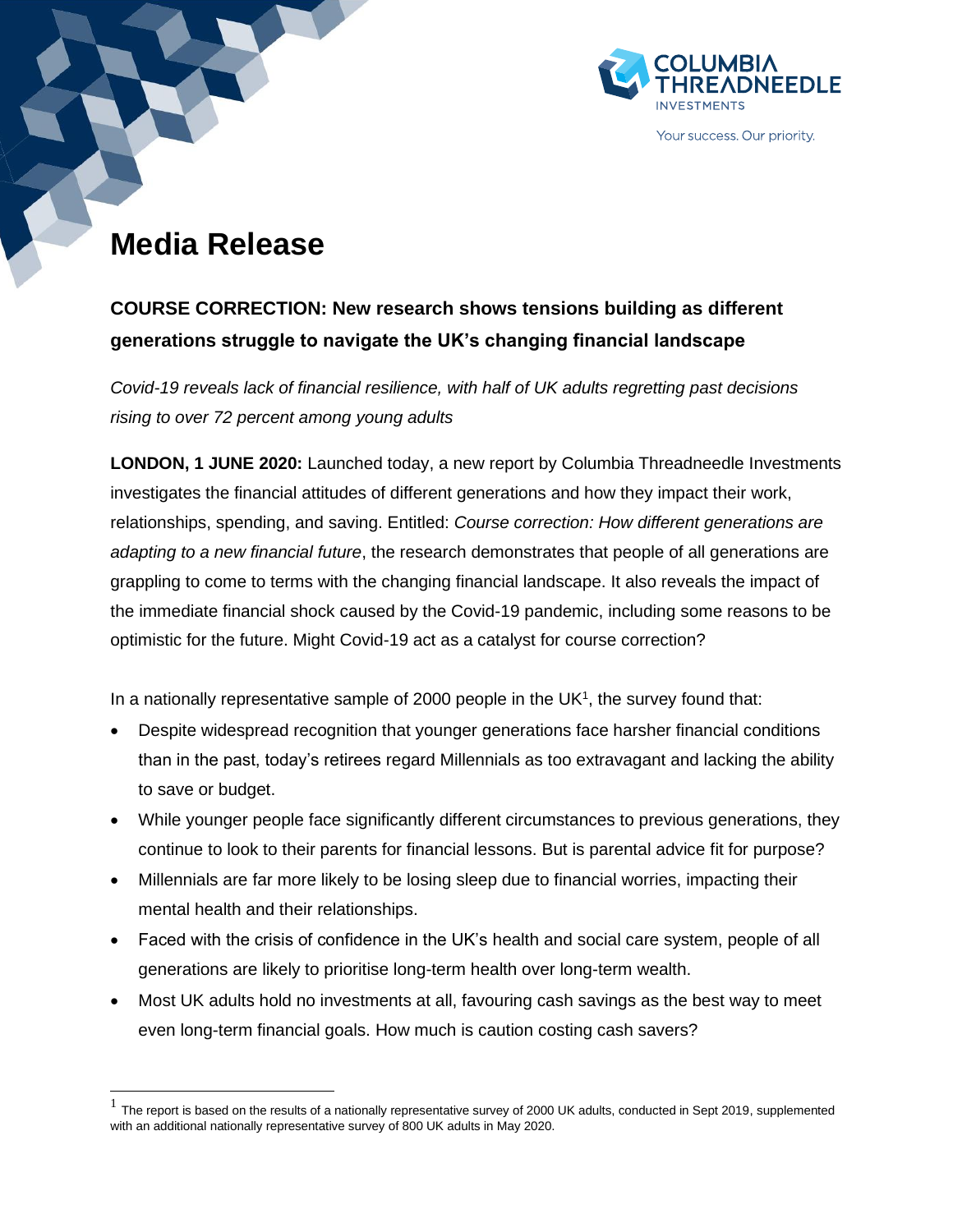• In the face of the Covid-19 pandemic, half of UK adults regret prior financial decisions, rising to almost three in four among 18-24yr olds. Main regrets people hold are not having a proper financial plan and being too short-term in their thinking. Over a third of investors now put more value on professional advice due to Covid-19.

The report shines a light on possible reasons for and motivations behind these findings.

# *The route to later life is fundamentally changing – as is the life people expect to lead when they get there*

**Alison Jefferis, Head of Corporate Affairs at Columbia Threadneedle said**: "The research shows our lives are becoming less and less linear. The journeys young people take today will be fundamentally different to those experienced by their parents and grandparents. This manifests no more clearly than in our working lives – with career breaks earlier in life, the job for life and cliff-edge retirement becoming things of the past and working later in life more common."

According to the survey:

- Just 5% of Millennials worked for (or expect to work for) their first employer for more than 20 years, compared to 21% of Generation Xers and 34% of Baby Boomers.
- More than at any other time in history, younger generations are delaying the start of their working lives. In 2018, the level of 18-year olds in the UK entering higher-education after leaving school was the highest ever recorded at 29%<sup>2</sup>.
- Three in five (59%) agree that the rise of flexible working throughout our lives means people will push back the onset of retirement to compensate.
- Of the Baby-Boomer generation, 44% indicated that they stopped or expect to stop working altogether and enter full retirement. Among both Gen-X and Millennials, only 24% expect to do the same.
- When considering the main motives for working into retirement, a positive picture emerges. 59% of Baby-Boomers, 57% of Gen-X and 51% of Millennials either have or want to continue some work into retirement to keep active and keep their brain alert.

# *Life and financial values have changed generationally, resulting in family tensions*

**Ms Jefferis commented**: "The things that motivate the Millennial generation are very different to the things that motivated Baby-Boomers. Millennials tend to look for flexibility in their working lives and place value on life experiences, living for today rather than prioritising the future.

<sup>2</sup> Department for Education, 'Participation Rates in Higher Education: 2006 to 2018', 2018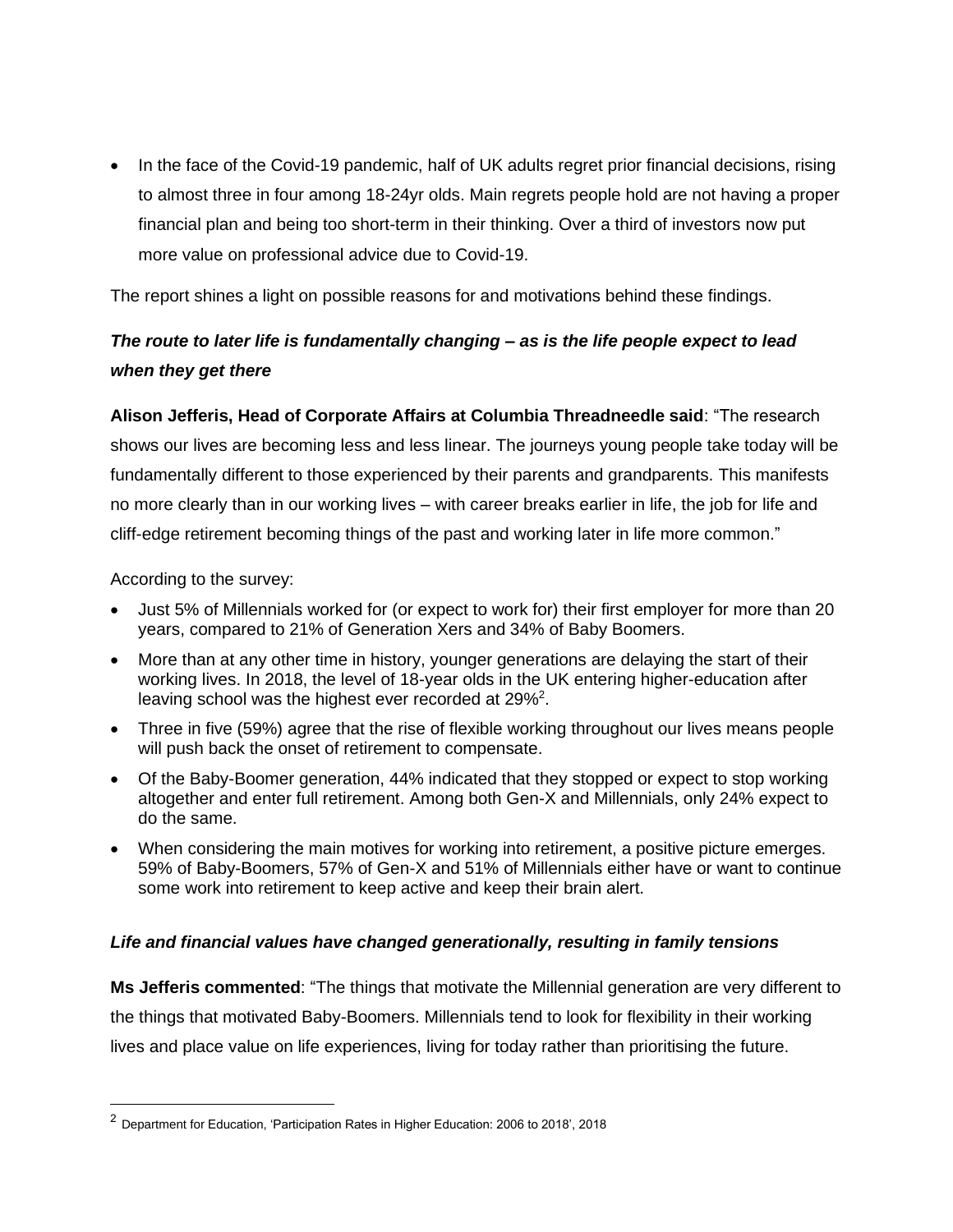Seeing this behaviour, retirees regard younger generations as extravagant and lacking the ability to save or budget. This is causing tension within family units at a time when families need to rely on each other more".

According to the survey:

- Almost three quarters of retirees (73%) agree younger generations are too extravagant in their spending habits, while 58% agree younger generations generally lack the ability to save or budget.
- Millennials are far more likely to prioritise 'making the most of life', with 52% of Millennials seeing this as a financial priority compared to 33% of Gen-X and 21% Baby-Boomers.
- Further, 28% of Millennials say possessions are a financial priority for them, compared with 17% of Gen-X and just 8% of Baby-Boomers.
- Two in five (39%) of Millennials say they argue or disagree with older generations in their family about financial decisions. There is, however, significant empathy towards younger generations today in terms of the financial conditions they face.
- Almost half of retirees (49%) believe younger generations are far too reliant on wealth being passed down by older generations.
- Just over half (52%) of retirees agree the potential future costs of social care mean they are reluctant to give away wealth in the form of an early inheritance as they might need to rely on those funds in the future.
- And 40% of people believe that by 2050 those in retirement will rely on their children or grandchildren to support them financially, with 43% believing that by 2050 people in retirement will increasingly move in with younger family members.

# *Will Covid-19 be a wake-up call to change course and adopt new behaviours to ensure a*

# *more secure financial future?*

- The most commonly held regrets among UK adults include not having a proper financial plan (20%) and being too short-term in their financial thinking (14%) – fundamental issues that can begin to be addressed from an early age.
- Among those that currently hold investments, over a fifth (22%) regret being too slow to protect their finances before the crisis, while 17% regret being too reluctant to pay for professional advice and 12% regret being too risky with their investments.
- While there's a high level of concern about the long-term impact on investment holdings and future retirement incomes, only one in five people feel more inclined to sell their investment holdings in light of current volatility, with the majority planning to hold on to their investments. For a third of investors, the financial impact of Covid-19 has made them want to further diversify their investments; over a third (36%) now place greater value in professional advice.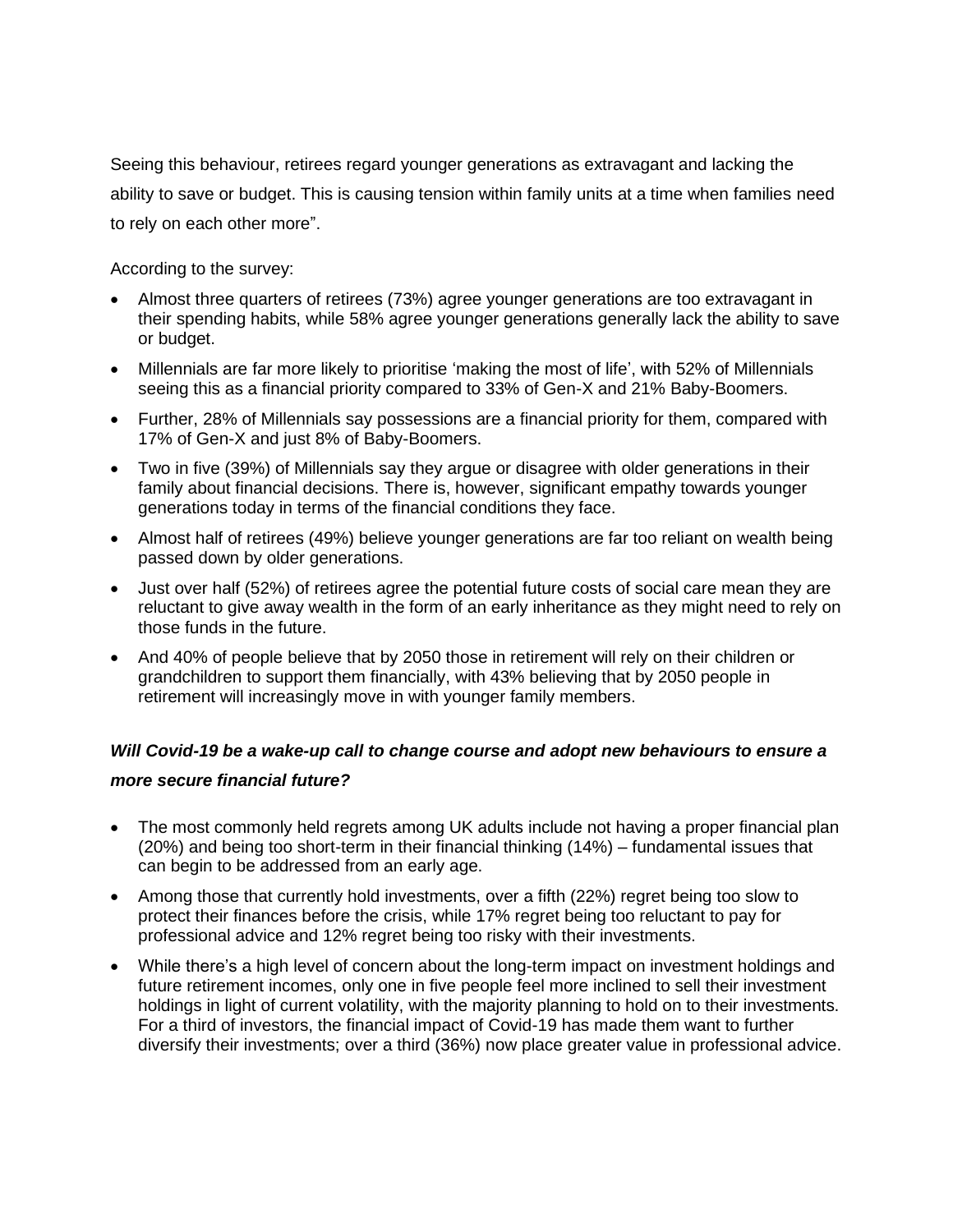**Ms Jefferis said:** "What the report ultimately tells us is that people in the UK, across generations, are struggling to navigate a changing financial landscape. It also shows that the crucial role of investing to accumulate long-term wealth is not recognised. The power of investment can transform lives, with huge potential upside for those who engage early, plan for the long term and stay the course. More than ever, we need to find a way to bring investing to the mainstream".

- ENDS -

### **Notes to editors**

The report, *Course correction: How different generations are adapting to a new financial future* is based on the results of a nationally representative survey of 2000 UK adults, conducted in September 2019. This research was supplemented with an additional nationally representative survey of 800 UK adults in May 2020, to capture how attitudes and behaviours of individuals have been impacted by the outbreak of Covid-19. In analysing and presenting the results, we have grouped responses into three generational bands: Baby- Boomers include those born between 1947 and 1965; Generation X (Gen-X) are those born between 1966 and 1979; and Millennials are those born between 1980 and 2000. Where referencing 'retirees', this refers to all those in full retirement or semi-retirement - regardless of age.

## **The full report can be downloaded at [www.columbiathreadneedle.co.uk/CourseCorrection](http://www.columbiathreadneedle.co.uk/CourseCorrection)**

## **For media enquiries please contact:**

Laura Cook +44 20 7464 5650 [Laura.Cook@columbiathreadneedle.com](mailto:Laura.Cook@columbiathreadneedle.com)

Ella Tekdag +44 20 7464 5082 [Ella.tekdag@columbiathreadneedle.com](mailto:Ella.tekdag@columbiathreadneedle.com)

Verena Moench +44 20 7464 5787 Verena.Moench@columbiathreadneedle.com

#### **About Columbia Threadneedle Investments**

Columbia Threadneedle Investments is a leading global asset manager that provides a broad range of actively managed investment strategies and solutions for individual, institutional and corporate clients around the world.

With more than 2000 people including over 450 investment professionals based in North America, Europe and Asia, we manage £373bn (as at 31 Mar 2020) of assets across developed and emerging market equities, fixed income, asset allocation solutions and alternatives.

Our priority is the investment success of our clients. We know investors want strong and repeatable riskadjusted returns and we aim to deliver this through an active and consistent investment approach that is team-based, risk-aware and performance-driven. Our investment teams around the world work together to uncover investment insights. By sharing knowledge across asset classes and geographies we generate richer perspectives on global, regional and local investment landscapes. The ability to exchange and debate investment ideas in a collaborative environment enriches our teams' investment processes to ensure the best insights are applied to portfolios. More importantly it results in better informed decisions for our clients.